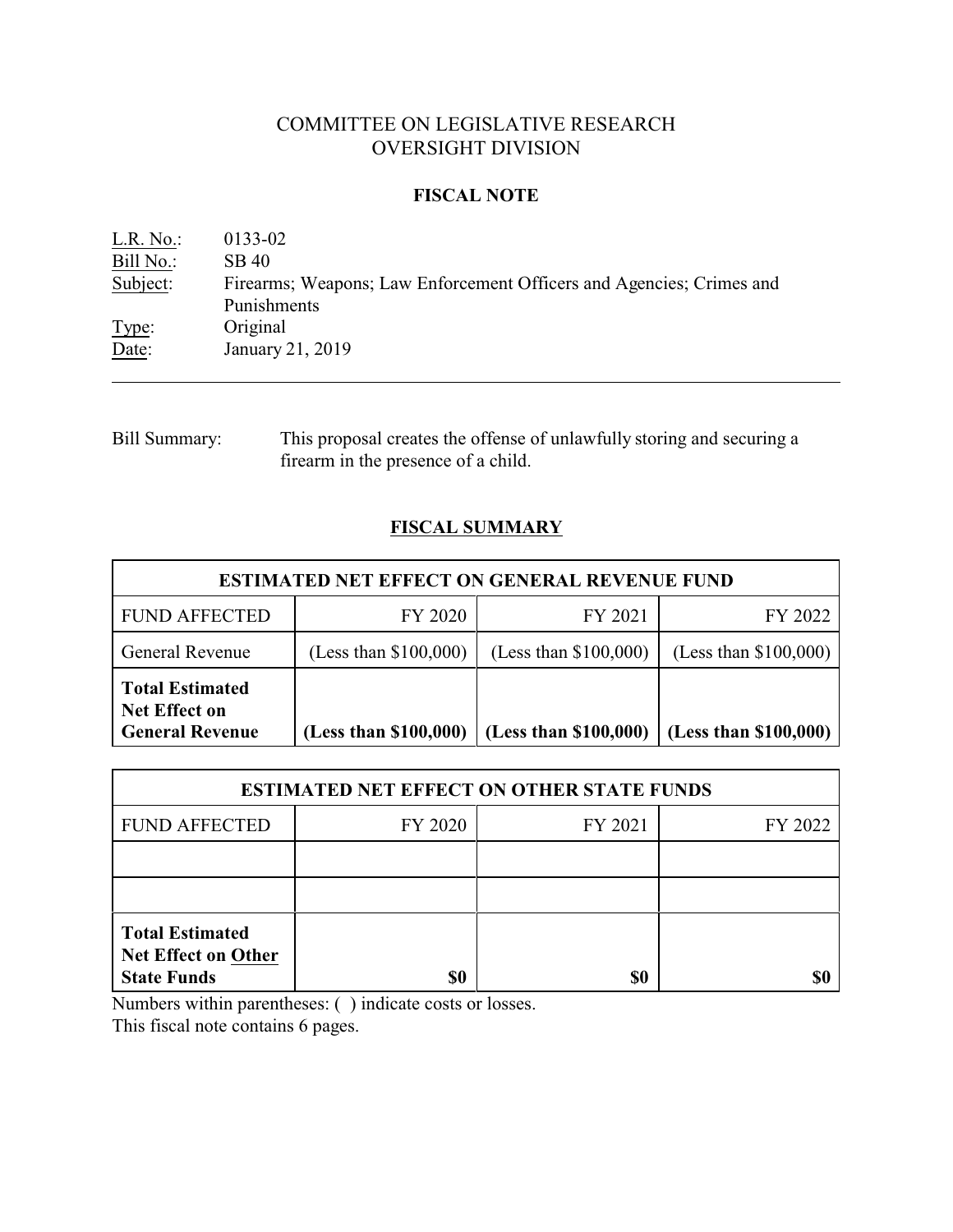L.R. No. 0133-02 Bill No. SB 40 Page 2 of 6 January 21, 2019

| <b>ESTIMATED NET EFFECT ON FEDERAL FUNDS</b>                        |         |         |         |  |  |
|---------------------------------------------------------------------|---------|---------|---------|--|--|
| <b>FUND AFFECTED</b>                                                | FY 2020 | FY 2021 | FY 2022 |  |  |
|                                                                     |         |         |         |  |  |
|                                                                     |         |         |         |  |  |
| <b>Total Estimated</b><br>Net Effect on All<br><b>Federal Funds</b> | \$0     | \$0     |         |  |  |

| <b>ESTIMATED NET EFFECT ON FULL TIME EQUIVALENT (FTE)</b>    |         |         |         |  |  |
|--------------------------------------------------------------|---------|---------|---------|--|--|
| <b>FUND AFFECTED</b>                                         | FY 2020 | FY 2021 | FY 2022 |  |  |
|                                                              |         |         |         |  |  |
|                                                              |         |         |         |  |  |
| <b>Total Estimated</b><br><b>Net Effect on</b><br><b>FTE</b> |         |         |         |  |  |

 $\Box$  Estimated Net Effect (expenditures or reduced revenues) expected to exceed \$100,000 in any of the three fiscal years after implementation of the act.

| <b>ESTIMATED NET EFFECT ON LOCAL FUNDS</b> |                  |                  |                  |  |  |
|--------------------------------------------|------------------|------------------|------------------|--|--|
| FY 2020<br>FY 2021<br><b>FUND AFFECTED</b> |                  |                  |                  |  |  |
| <b>Local Government</b>                    | \$0 or (Unknown) | \$0 or (Unknown) | \$0 or (Unknown) |  |  |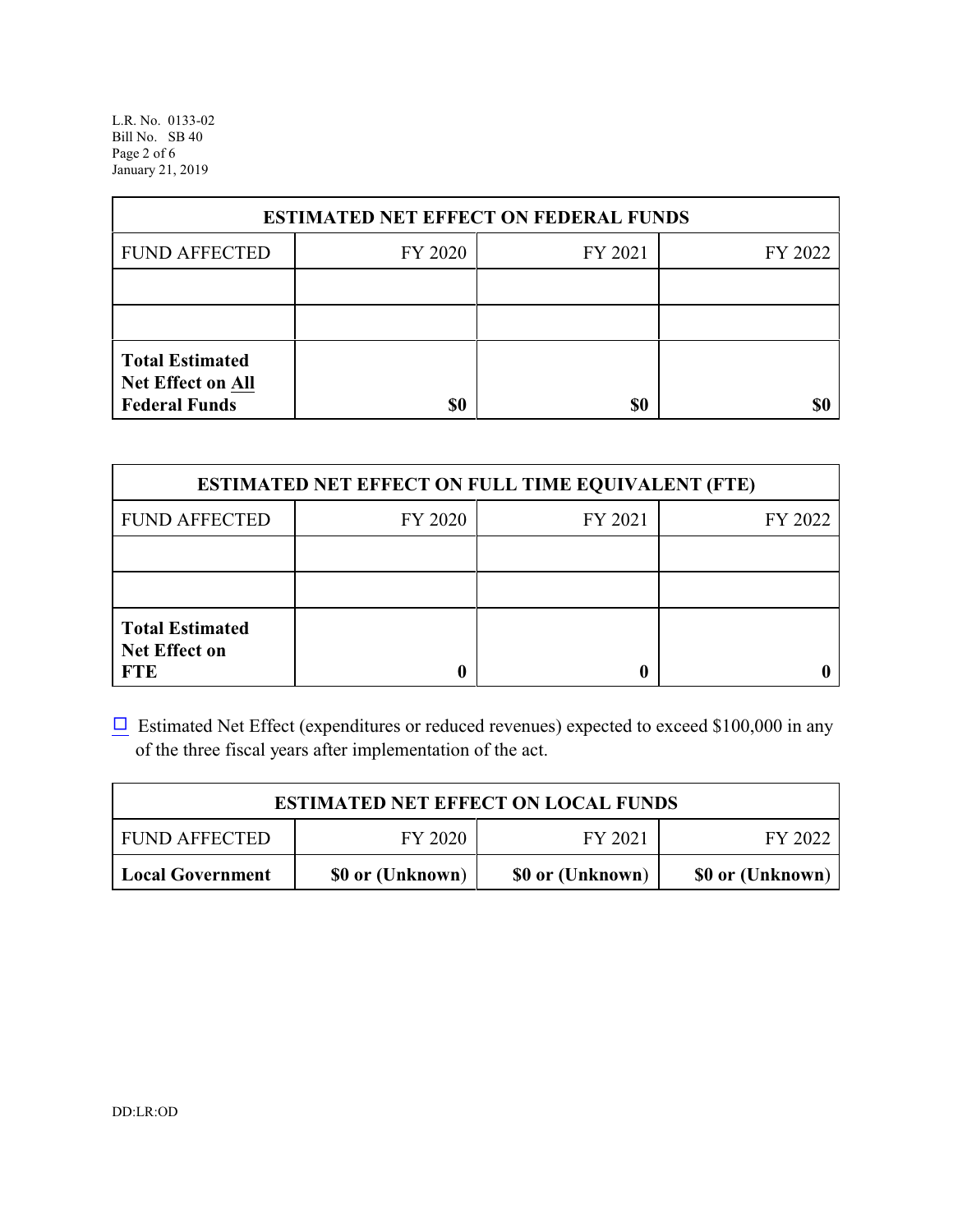L.R. No. 0133-02 Bill No. SB 40 Page 3 of 6 January 21, 2019

## **FISCAL ANALYSIS**

## ASSUMPTION

### §571.064 - Unlawfully storing and securing a firearm in the presence of a child

For the purpose of this proposed legislation, officials from the **Office of State Public Defender (SPD)** state they cannot assume that existing staff will provide effective representation for any new cases arising where indigent persons are charged with the proposed new crime of unlawfully storing and securing a firearm in the presence of a child, a new class D misdemeanor. If death or serious bodily injury occurs, the charge would escalate to a class A misdemeanor. The Missouri State Public Defender System is currently providing legal representation in caseloads in excess of recognized standards.

While the number of new cases (or cases with increased penalties) may be too few or uncertain to request additional funding for this specific bill, the SPD will continue to request sufficient appropriations to provide effective representation in all cases where the right to counsel attaches.

**Oversight** notes over the last three fiscal years, the SPD has lapsed a total of \$152 of General Revenue appropriations (\$0 out of \$36.4 million in FY 2016; \$2 out of \$28.0 million in FY 2017; and \$150 out of \$42.5 million in FY 2018). Therefore, Oversight assumes the SPD is at maximum capacity, and the increase in workload resulting from this bill cannot be absorbed within SPD's current resources.

Adding one additional Assistant Public Defender 1 (APD) with a starting salary of \$47,000, will cost approximately \$74,500 per year in personal service and fringe benefit costs. One additional APD II (\$52,000 per year; eligible for consideration after 1 year of successful performance at APD I) will cost the state approximately \$81,000 per year in personal service and fringe benefit costs. When expense and equipment costs such as travel, training, furniture, equipment and supplies are included, Oversight assumes the cost for a new APD could approach \$100,000 per year.

**Oversight** assumes the SPD cannot absorb the additional caseload that may result from this proposal within their existing resources and, therefore, will reflect a potential additional cost of (Less than \$100,000) per year to the General Revenue Fund.

Officials from the **Missouri Office of Prosecution Services (MOPS)** assume the proposal will have no measurable fiscal impact on MOPS. The creation of a new crime creates additional responsibilities for county prosecutors which may, in turn, result in additional costs, which are difficult to determine.

DD:LR:OD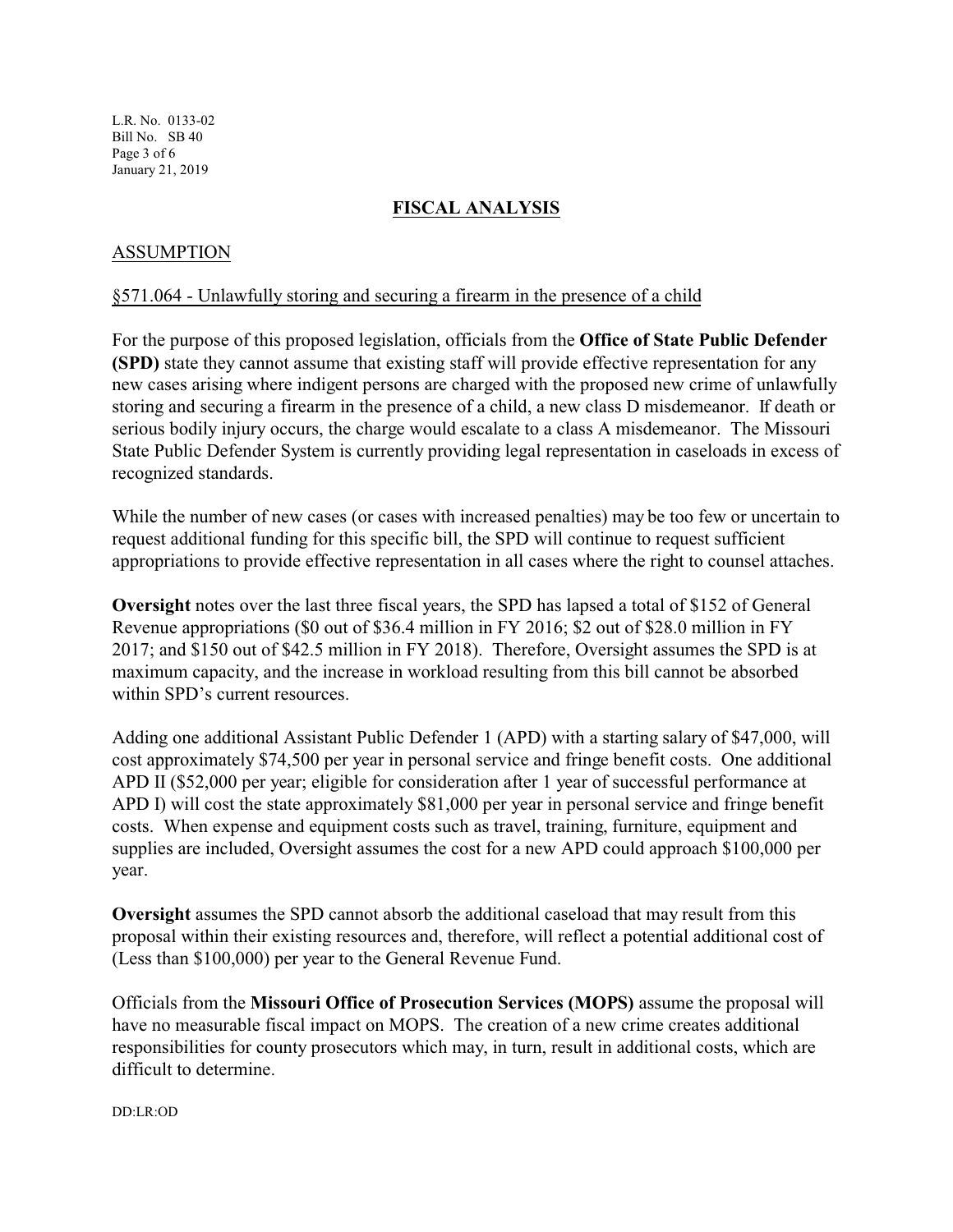L.R. No. 0133-02 Bill No. SB 40 Page 4 of 6 January 21, 2019

#### ASSUMPTION (continued)

Officials from the **St. Louis County Police Department** state the proposed legislation would require the storage of firearms at the request of the public. These firearms would have to be stored separately from evidence. The department would need to purchase safes with separate sections for both firearms and long guns. Each safe has a maximum capacity of 24 firearms. The estimated cost of each safe is \$700. The department would need a minimum of eight safes for a total of \$5,600 (\$700 x 8). Additionally, there would be an increase in operational costs to tag, track, and inventory the weapons to ensure proper storage and to make contact with owners who do not retrieve their weapon. The average hourly cost of a police officer including fringe and benefits is \$46.69 per hour. However, the exact impact to the department is unknown.

Officials from the **Jackson County Sheriff's Department** state any proposed legislation that requires the execution of search warrants will have an unknown impact.

**Oversight** is unable to project a statewide cost for police and sheriff's departments; therefore, the impact to local governments will be presented as \$0 to (Unknown).

Officials from the **Department of Corrections**, **Department of Public Safety - Missouri State Highway Patrol**, **Office of State Courts Administrator**, **Joplin Police Department**, **Springfield Police Department** and **Boone County Sheriff's Department** each assume the proposal would not fiscally impact their respective agencies.

**Oversight** only reflects the responses that we have received from state agencies and political subdivisions; however, other police and sheriff's departments were requested to respond to this proposed legislation but did not. For a general listing of political subdivisions included in our database, please refer to [www.legislativeoversight.mo.gov.](http://www.legislativeoversight.mo.gov.)

| <b>ESTIMATED NET EFFECT ON THE</b><br><b>GENERAL REVENUE FUND</b>                     | (Less than<br>\$100,000) | (Less than<br>\$100,000) | (Less than<br>\$100,000) |
|---------------------------------------------------------------------------------------|--------------------------|--------------------------|--------------------------|
| Costs - SPD $(\S 571.064)$<br>Salaries, fringe benefits, and equipment<br>and expense | (Less than<br>\$100,000  | (Less than<br>\$100,000  | (Less than<br>\$100,000  |
| <b>GENERAL REVENUE FUND</b>                                                           | $(10 \text{ Mo.})$       |                          |                          |
| FISCAL IMPACT - State Government                                                      | FY 2020                  | FY 2021                  | FY 2022                  |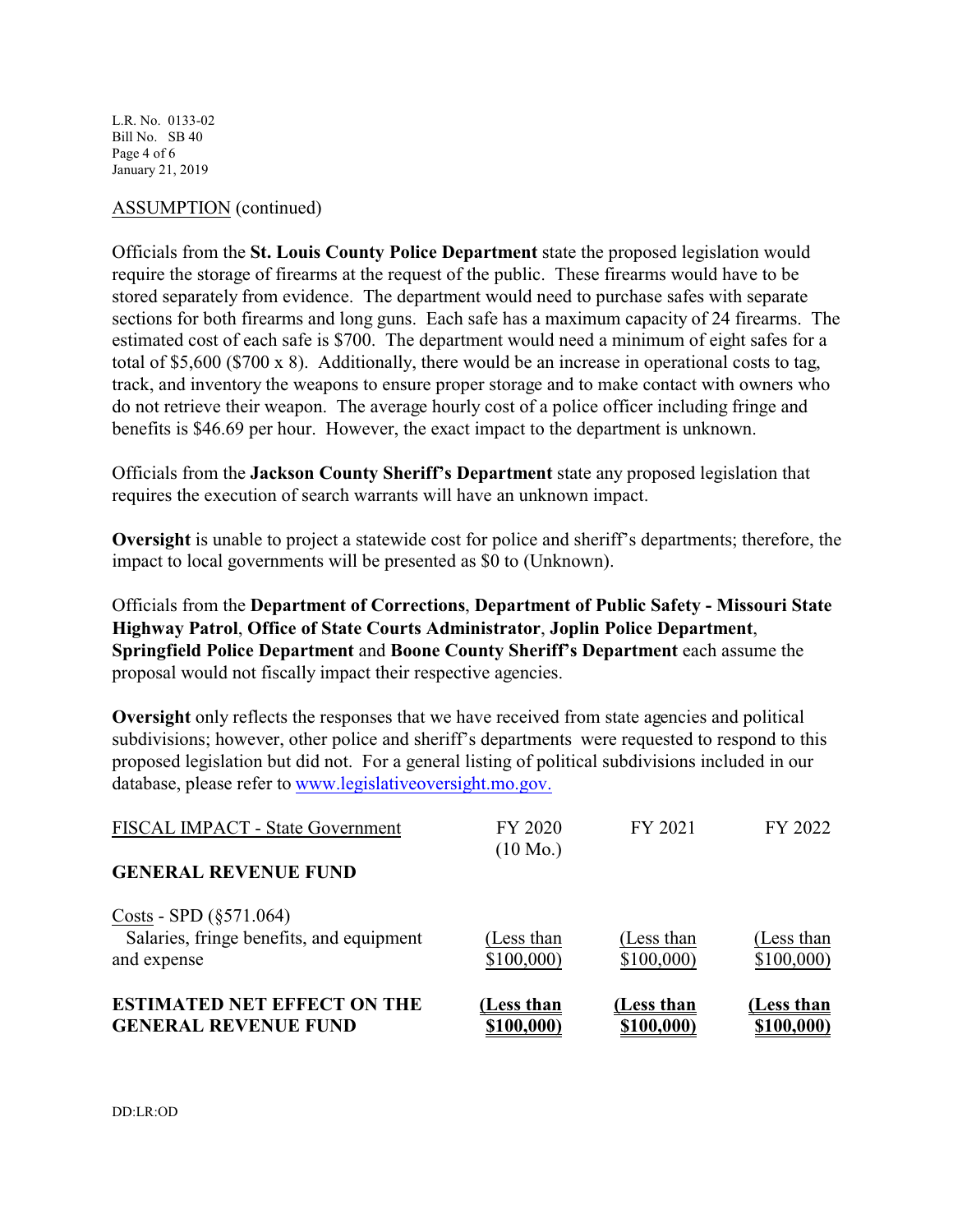L.R. No. 0133-02 Bill No. SB 40 Page 5 of 6 January 21, 2019

| <b>ESTIMATED NET EFFECT ON</b><br><b>LOCAL GOVERNMENT - POLICE</b><br><b>AND SHERIFF'S DEPARTMENTS</b>   | <u>\$0 to</u><br>[Unknown]    | \$0 to<br>(Unknown)  | \$0 to<br>(Unknown)  |
|----------------------------------------------------------------------------------------------------------|-------------------------------|----------------------|----------------------|
| Costs - Police and Sheriff's Departments<br>$(\$571.064)$<br>Increase in operational costs               | \$0 to<br>(Unknown)           | $$0$ to<br>(Unknown) | $$0$ to<br>(Unknown) |
| FISCAL IMPACT - Local Government<br><b>LOCAL GOVERNMENT - POLICE</b><br><b>AND SHERIFF'S DEPARTMENTS</b> | FY 2020<br>$(10 \text{ Mo.})$ | FY 2021              | FY 2022              |

### FISCAL IMPACT - Small Business

No direct fiscal impact to small businesses would be expected as a result of this proposal.

#### FISCAL DESCRIPTION

This bill creates the offense of unlawfully storing and securing a firearm in the presence of a child. This offense is committed if a child gains access to a readily dischargeable firearm and a person, acting with criminal negligence, failed to secure the firearm or left the firearm in a place they knew or should have known the child could gain access.

Unlawfully storing and securing a firearm is punishable as a Class D misdemeanor, unless the child discharges a round from the firearm causing death or serious bodily injury to themselves or someone else, in which case it is punishable as a Class A misdemeanor. In certain circumstances no arrest for committing the offense of unlawfully storing and securing a firearm in the presence of a child shall be made until a week has passed since the offense was committed.

A voluntary storage program is created by this bill where anyone can store their firearms at any law enforcement agency's office in the state for thirty day increments. Finally, this bill requires all licensed firearms dealers to display certain signage in certain areas of their store.

This legislation is not federally mandated, would not duplicate any other program and would not require additional capital improvements or rental space.